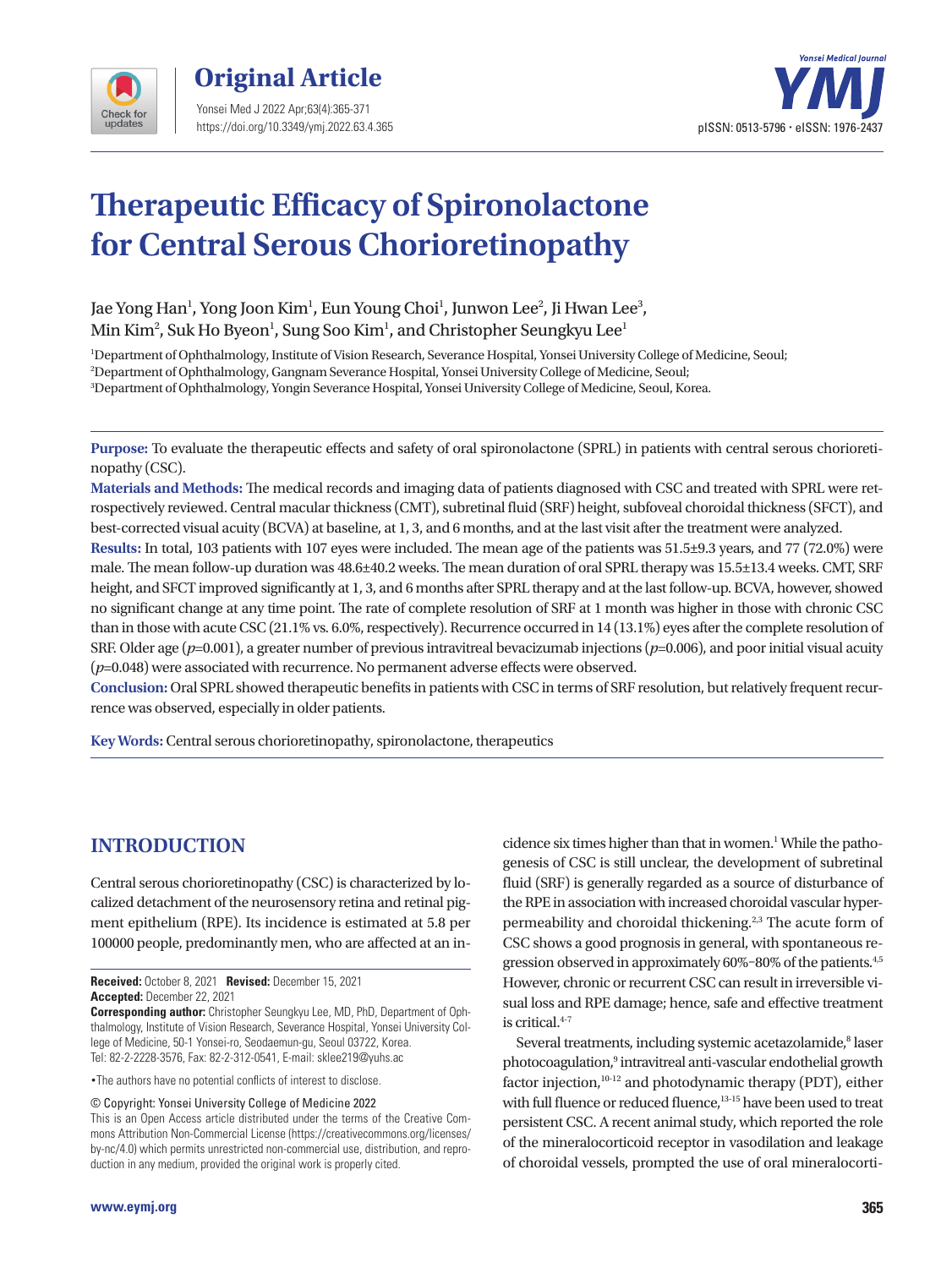# **YMI**

coid receptor antagonists (e.g., spironolactone and eplerenone) to treat CSC, with generally favorable outcomes.16-21 However, their long-term effectiveness and safety profile have not been investigated in a large cohort of patients.

The purpose of this study was to investigate treatment outcomes, recurrence rates, and the safety of oral spironolactone (SPRL) in the management of CSC.

### **MATERIALS AND METHODS**

This study was conducted as an interventional, open-label, retrospective study that included patients with CSC who were treated with SPRL in two tertiary referral centers (Severance Hospital and Gangnam Severance Hospital) between December 2015 and November 2018. This retrospective, observational study was approved by the Institutional Review Board of Gangnam Severance Hospital, Yonsei University College of Medicine, Seoul, Republic of Korea (3-2019-0252).

We reviewed the medical records of 103 patients with CSC involving 107 eyes treated with oral SPRL. Patients with CSC in whom SRF involving the fovea was visualized on optical coherence tomography (OCT) were included. Patients with CSC who had choroidal neovascularization, polypoidal choroidal vasculopathy, and other macular involving diseases, such as retinal artery/vein occlusion or myopic degeneration, were excluded. Patients who received PDT, laser treatment, or intravitreal bevacizumab injections within the last 6 months were also excluded.

Oral SPRL (Aldactone; Pfizer, New York, NY, USA) was administered twice daily (50 mg/day) for 3 months or until SRF accumulation was resolved. If SRF resolved earlier than 3 months, the treatment was discontinued. If SRF persisted after 3 consecutive months, the attending physicians analyzed the patient's response to treatment to determine if the medication should be discontinued. Blood chemistry, including serum potassium and serum creatinine levels, was evaluated at baseline and at each follow-up visit until the discontinuation of the drug to assess drug tolerance. In cases where a followup visit occurred at less than 1 month after treatment began, the laboratory test was not conducted.

Patients visited the clinic at baseline, 1 month, and at an interval of 1–3 months thereafter, depending on the treatment outcomes. If a patient showed complete resolution of SRF, the follow-up visit was extended to 6 months or more. Complete ophthalmic examination included best corrected visual acuity (BCVA), slit lamp biomicroscopy, dilated fundus exam, fluorescein and indocyanine green angiography (HRA-2; Heidelberg Retina Angio-graph System; Heidelberg Engineering, Heidelberg, Germany), spectral-domain OCT, and enhanceddepth imaging OCT (SPECTRALIS; Heidelberg Engineering). Central macular thickness (CMT), SRF height, and subfoveal choroidal thickness (SFCT) were measured by spectral-do-

main OCT. CMT was defined as the mean thickness within the central grid (1 mm zone), as defined by the Early Treatment of Diabetic Retinopathy Study. SRF height was manually measured from the outer surface of the neurosensory retina to the inner surface layer of the RPE in the central fovea. SFCT was manually measured from the inner surface of the sclera to the outer surface of the RPE via enhanced-depth imaging OCT.

 We classified the patients into two groups based on symptom duration before initiating treatment: those who had symptoms for less or more than 3 months were classified as acute and chronic groups, respectively. The two groups were compared with respect to the parameters mentioned above. Additionally, patients with complete resolution of SRF were classified into two groups based on recurrence: one group experienced recurrence of SRF and the other did not. We also classified the patients into three groups as complete responders (CR), partial responders (PR), and non-responders (NR). CR was defined as complete resolution of SRF. PR was defined as a more than 30% decrease in SRF height since the previous visit. NR was defined as a less than 30% decrease in SRF height since the previous visit.

Statistical analyses were performed using SPSS 25.0 (IBM Corp., Armonk, NY, USA). The treatment outcomes were evaluated at baseline, at 1, 3, and 6 months, and at the last followup. The paired t-test, independent t-test, chi-square test, Fisher's exact test, Mann-Whitney test, and linear mixed model were used to compare parameters at baseline with parameters after treatment. *P* values less than 0.05 were considered statistically significant.

### **RESULTS**

In total, 107 eyes in 103 patients who were diagnosed with CSC and received oral SPRL were enrolled in this study. The mean age of the patients was 51.5±9.3 years; 77 (72.0%) were male. Before this study, 4 (3.7%) had taken systemic steroids, 13 (12.1%) had undergone focal laser photocoagulation, and 41 (38.3%) had received intravitreal bevacizumab injection. Fifty-eight (54.2%) eyes had no history of previous treatment. The mean duration of symptoms in the cohort was 17.7±25.4 weeks. Fifty (46.7%) eyes had acute CSC, and 57 (53.3%) had chronic CSC. The mean duration of follow-up was 48.6±40.2 weeks, and the mean duration of SPRL therapy was 15.5±13.4 weeks (Table 1).

CMT and SRF height significantly decreased after SPRL at all evaluation time points  $(p<0.001$  in all, determined using the linear mixed model followed by Tukey's Honest Significant Difference test). CMT decreased from 395.4±119.8 µm at baseline to 320.9±87.1 µm, 292.5±80.9 µm, 275.3±67.3 µm, and 249.9±50.8 µm at 1, 3, and 6 months after treatment and the last visit, respectively. SRF decreased from 194.1±122.8 µm at baseline to 112.4±88.3 µm, 77.3±90.1 µm, 56.8±79.6 µm, and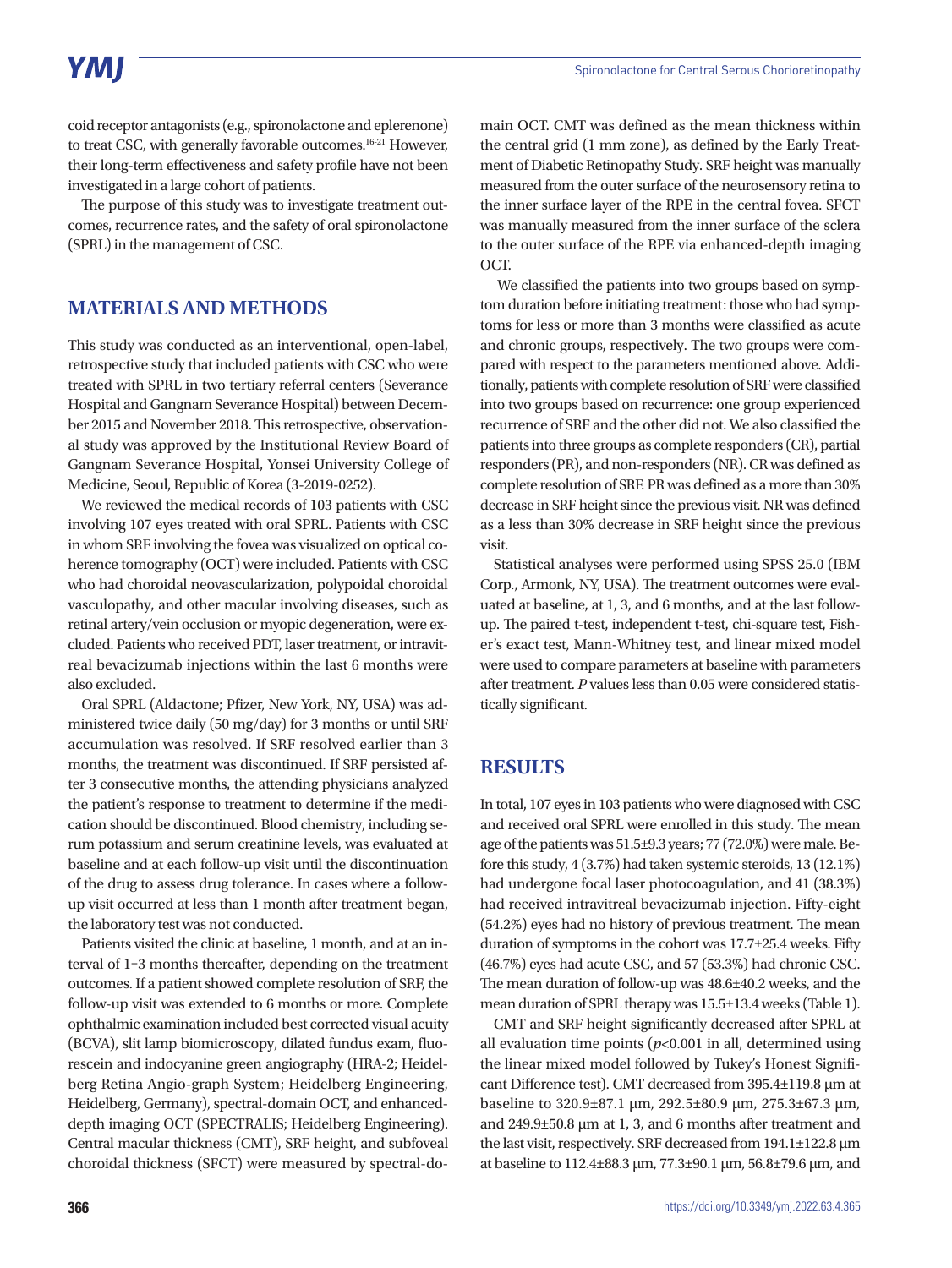Y MI

28.5±55.5 µm at 1, 3, and 6 months and the last visit, respectively. SFCT decreased from 418.1±108.0 µm at baseline to 407.4± 107.9 µm (*p*=0.028), 383.1±105.2 µm (*p*<0.001), 353.5±100.2 µm (*p*<0.001), and 366.3±99.7 µm (*p*=0.002) at 1, 3, and 6 months and the last visit, respectively. There was a tendency for visual improvement after treatment, although this was not statistically significant at any timepoint. Complete resolution of SRF was achieved in 13.1%, 33.7%, 52.5%, and 81.2% of the patients at 1, 3, and 6 months and the last visit, respectively.

Fourteen (13.1%) eyes showed recurrence during the mean follow-up of 95.2±34.7 weeks. The mean interval between complete resolution of SRF to recurrence was 18.3±16.8 weeks. Old age (*p*=0.001), history of intravitreal bevacizumab injections

| <b>Table 1.</b> Demographic and Clinical Characteristics of the Study Population |  |  |
|----------------------------------------------------------------------------------|--|--|
|                                                                                  |  |  |

| <b>Characteristics</b>                         | <b>Values</b>   |
|------------------------------------------------|-----------------|
| Age, yr                                        | $51.5 \pm 9.3$  |
| Sex, males                                     | 77 (72.0)       |
| Systemic conditions                            |                 |
| <b>HTN</b>                                     | 13(12.6)        |
| DM                                             | 7(6.8)          |
| Previous use of steroids, eyes                 | 4(3.7)          |
| Previous treatments, eyes                      |                 |
| Laser photocoagulation                         | 13(12.1)        |
| Intravitreal Bevacizumab                       | 41 (38.3)       |
| <b>None</b>                                    | 58 (54.2)       |
| Duration of symptoms, weeks                    | $17.7 + 25.4$   |
| Eyes with acute CSC (<12 weeks), eyes          | 50(46.7)        |
| Eyes with chronic CSC ( $\geq$ 12 weeks), eyes | 57(53.3)        |
| Duration of follow up, weeks                   | 48.6±40.2       |
| Duration of SPRL therapy, weeks                | $15.5 \pm 13.4$ |

HTN, hypertension; DM, diabetic mellitus; CSC, central serous chorioretinopathy; SPRL, spironolactone.

Data are presented as mean±standard deviation or n (%).

(*p*=0.006), and poor initial visual acuity (*p*=0.048) were factors associated with recurrence (Table 2).

We analyzed the therapeutic effects of SPRL in the recurrence and non-recurrence groups. In the non-recurrence group, CMT and SRF showed significant improvement after SPRL treatment at all timepoints (*p*<0.001 at all timepoints). SFCT showed a significant change at 3 and 6 months and at the last visit (*p*=0.003, 0.005, and 0.006, respectively). BCVA showed significant improvement at 1 (*p*=0.017) and 6 months (*p*=0.048) after SPRL. In the recurrence group, CMT (*p*=0.001, 0.009, 0.009, and 0.002, respectively) and SRF height (*p*<0.001, *p*=0.004, 0.010, and 0.002, respectively) showed significant improvement at all timepoints, similar to those in the non-recurrence group. However, unlike those in the non-recurrence group, both BCVA and SFCT showed no significant change after SPRL at all timepoints in the recurrence group.

Therapeutic outcomes of oral SPRL therapy were analyzed in the acute and chronic groups. The patients with acute CSC were younger (*p*=0.001) and showed greater CMT (*p*<0.001), SRF height (*p*<0.001), and SFCT (*p*=0.002) at presentation. In both the acute and chronic CSC groups, CMT and SRF height decreased significantly at all the evaluation timepoints (*p*<0.001 each, determined using the linear mixed model followed by Tukey's Honest Significant Difference test), following oral SPRL. A statistically significant decrease in SFCT was observed at 3 months (*p*=0.049) in the acute CSC group, while it was observed at 1, 3, and 6 months in the chronic CSC group (*p*=0.016,  $p$ <0.001, and  $p$ =0.001, respectively). Visual acuity significantly improved at 1 month in the chronic CSC group (*p*=0.016), but not at other evaluation periods in both the acute and chronic CSC groups. Changes over time between acute and chronic CSC were not significantly different in regards to CMT, SRF, and BCVA. However, there was significant difference between the two groups in SFCT  $(p<0.001)$  (Fig. 1). The percentage of

#### **Table 2.** Comparison of Baseline Characteristics in Non-Recurred and Recurred Eyes

| <b>Characteristics</b>        | Non-recurred (n=93) | Recurred $(n=14)$ | p value           |
|-------------------------------|---------------------|-------------------|-------------------|
| Age, yr                       | $50.5 \pm 9.2$      | $58.6 \pm 6.6$    | $0.001*$          |
| Sex, male                     | 70 (75.3)           | 7(50)             | $0.180^{t}$       |
| Duration of symptom, weeks    | $15.7 \pm 21.8$     | $33.4 \pm 43.2$   | $0.233*$          |
| Previous use of steroids      | 4(4.3)              | 0(0)              | $1.000^+$         |
| Previous treatments           |                     |                   |                   |
| Laser                         | 12(12.9)            | 1(7.1)            | $1.000^{\dagger}$ |
| Intravitreal anti-VEGF        | 31(33.3)            | 10(71.4)          | $0.006*$          |
| Duration of medication, weeks | $13.8 \pm 9.7$      | $26.8 \pm 25.2$   | $0.079*$          |
| Baseline CMT, µm              | 405.53±123.93       | 335.5±59.7        | $0.081*$          |
| Baseline SRF, µm              | 204.52±127.21       | 132.07±56.21      | $0.055*$          |
| Baseline SFCT, µm             | 425.29±101.66       | 367.29±134.71     | $0.060*$          |
| Baseline BCVA, logMAR         | $0.18 \pm 0.22$     | $0.27 \pm 0.22$   | $0.048*$          |

VEGF; vascular endothelial growth factor; CMT, central macular thickness; SRF, subretinal fluid; SFCT, subfoveal choroidal thickness; BCVA, best-corrected visual acuity; logMAR, logarithm of the minimum angle of resolution.

Data are presented as mean±standard deviation or n (%).

\*Independent t-test; † Fisher's exact test; ‡ chi-square test.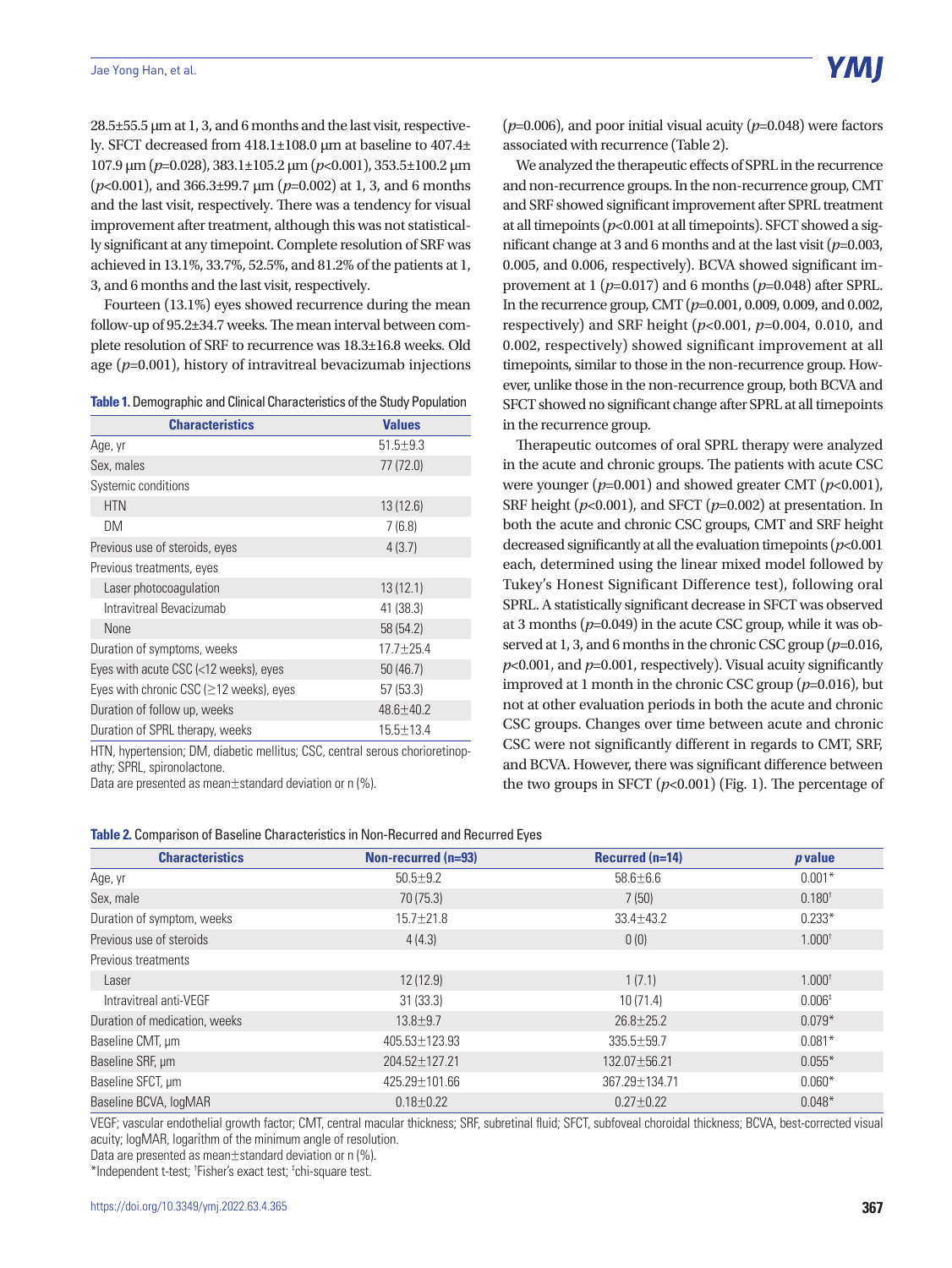eyes with complete SRF resolution gradually increased in both the acute and chronic CSC groups (Fig. 2).

resolution at 1 month in the chronic CSC group than in the acute CSC group (21.1% vs. 6.0%); however, the difference was not statistically significant (*p*=0.074). SRF resolution, for either

There was a tendency for more eyes to achieve complete SRF



**Fig. 1.** Comparison of and changes in therapeutic outcomes in patients with acute and chronic central serous chorioretinopathy (CSC) after oral spironolactone. Graphs showing changes in (A) CMT, (B) SRF, (C) SFCT, and (D) BCVA. \**p*<0.05 at baseline between the two groups; \*\**p*<0.001 acute vs chronic determined with linear mixed model followed by Tukey's Honest Significant Difference test; † *p*<0.05 change from baseline in the chronic CSC group; ‡ *p*<0.05 change from baseline in the acute CSC group. CMT, central macular thickness; SRF, subretinal fluids; SFCT, subfoveal choroidal thickness; BCVA, best-corrected visual acuity; M, months.



**Fig. 2.** Proportion of patients during follow-up in terms of subretinal fluid resolution. Bar graphs showing the proportion of (A) the total study cohort, (B) acute CSC group, and (C) chronic CSC group. CSC, central serous chorioretinopathy; NR, non-responder; PR, partial responder; CR, complete responder; M, months.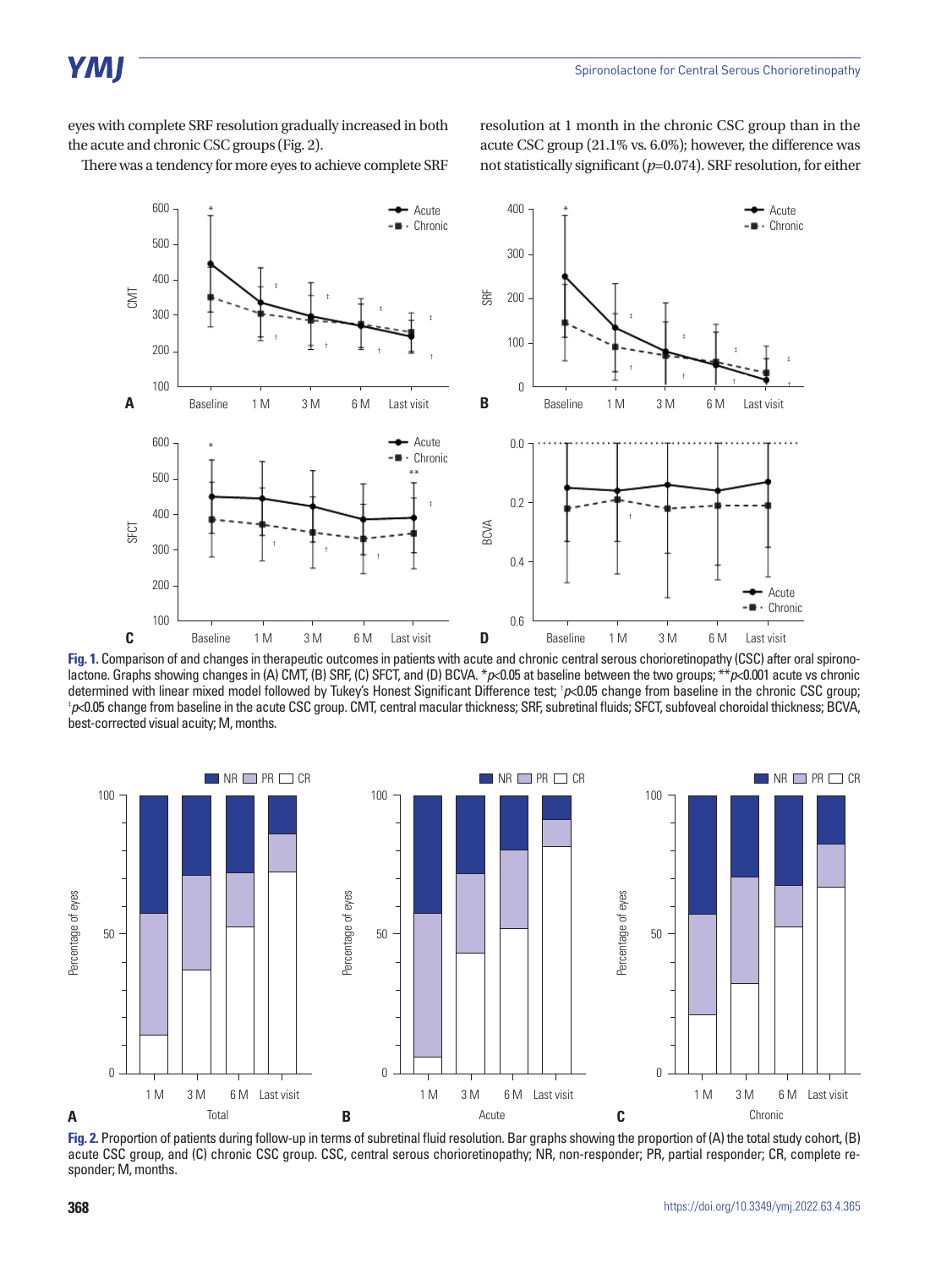including partial or complete resolution, at 1 month was not associated with SRF resolution at the last follow-up. SRF resolution (including partial or complete resolution) at 3 months was associated with CR  $(p=0.028)$  and PR or CR  $(p<0.001)$  at the last follow-up.

Two of the 77 (2.6%) male patients developed gynecomastia at 2 and 3 months after treatment. After discontinuation of the drugs, their symptoms resolved. One (0.9%) patient experienced mild elevation of serum creatinine 6 months after taking SPRL, which returned to normal after discontinuation of the medication. One (0.9%) patient reported alopecia at 1 month after treatment and discontinued the medication.

#### **DISCUSSION**

The results of this study showed that oral SPRL is associated with SRF resolution and a decrease in choroidal thickness in both acute and chronic CSC. Oral mineralocorticoid receptor antagonists, such as spironolactone and eplerenone, have been proposed for the treatment of CSC based on an animal study, which showed that mineralocorticoid receptor activation is associated with the pathogenesis of CSC.<sup>21</sup> Subsequently, many studies have reported the therapeutic benefit of oral mineralocorticoid receptor antagonists in CSC. Bousquet, et al.16 reported that SPRL was effective in reducing SRF and SFCT in patients with CSC, with persistent SRF for at least 3 months, compared with placebo, and later found that oral mineralocorticoid receptor antagonists were more effective in eyes with a thicker baseline choroid.<sup>17</sup> Daruich, et al.<sup>22</sup> reported similar improvements in CMT and SRF at 1, 3, and 6 months in patients with persistent CSC, defined as non-resolving SRF for at least 4 months, after oral SPRL and eplerenone. Other prospective, placebo-controlled studies also reported significant improvements in SRF and CMT after SPRL and eplerenone treatment.23,24 However, a recent prospective study found no difference between oral eplerenone and placebo in the treatment outcomes in CSC;<sup>25</sup> hence, further studies are warranted to confirm the treatment efficacy of mineralocorticoid receptor antagonists in the management of CSC, including a comparison study between SPRL and eplerenone.

Complete resolution of SRF was observed in 14.0%, 37.2%, 52.5%, and 72.5% of the patients in our study at 1, 3, and 6 months and the last visit, respectively. Our findings are in line with those of previous studies that reported complete resolution in approximately 38% of the patients with CSC at 3 months and 40%–50% at 6 months after oral mineralocorticoid receptor antagonists.17,22 These rates are relatively lower than those in previous studies, which reported a complete resolution rate of 80% after half-fluence or half-dose of PDT, $^{26,27}$  although shortterm results might be comparable between oral SPRL and halfdose PDT.20 Moreover, oral mineralocorticoid receptor antagonists appear to show the greatest efficacy among past oral medications that have been tried in CSC, including beta blockers, *Helicobacter pylori* agents, omeprazole, rifampicin, methotrexate, aspirin, acetazolamide, mifepristone, melatonin, finasteride, ketoconazole, antioxidants, and curcumin phospholipid.<sup>28</sup> Meanwhile, we observed recurrence in 13% of the eyes after achieving complete resolution within a mean period of 18.3± 16.8 weeks. Herold, et al.<sup>29</sup> reported a higher recurrence rate of 48%, including eyes with non-resolving SRF after SPRL. In general, these recurrence rates might be higher than those after PDT, which range from 9% to 21%.<sup>13,30,31</sup> Factors associated with recurrence included older age, history of previous bevacizumab injections, and poorer initial visual acuity in this study. Older age could be associated with frequent recurrence because the repair capacity of RPE may decrease with aging.<sup>4</sup> A history of previous intravitreal bevacizumab and poorer initial visual acuity may indicate more chronic and recalcitrant disease that is more likely to recur. The presence of occult choroidal neovascularization has been reported in CSC, which can be detected on OCT angiography. OCT angiographic findings were not included in this study; hence, it is possible that eyes with CSC that harbored occult choroidal neovascularization could have been included. Also, eyes that were treated with and responded to bevacizumab could potentially have occult choroidal neovascularization, which could have led to the recurrence of SRF after oral SPRL treatment.

Despite anatomical improvement, significant visual improvement was not observed at all visits, except at 1 month after treatment in the chronic CSC group. Other studies reported visual improvements after oral SPRL or eplerenone treatment.<sup>17,22-24</sup> This might be due to a combined population in this study with both chronic and non-chronic CSC, while other studies included patients with non-chronic or non-resolving CSC alone. We analyzed patients with acute and chronic CSC separately, because acute CSC could spontaneously resolve within approximately 3 months. It might be argued that the 72.5% CR rate of acute CSC at the final visit in our study might not be solely due to the therapeutic effect of SPRL, because acute CSC reportedly spontaneously resolves in more than half of patients.<sup>4,5</sup> Many of the eyes with acute CSC in our study would have likely spontaneously recovered without treatment. However, it is unknown whether oral SPRL might have contributed to faster SRF resolution. The CR rate at the last visit was 66.7% in patients with chronic CSC. Considering that these eyes had persistent SRF for more than 3 months, spontaneous resolution of SRF is less likely; nevertheless, a relatively high proportion of patients achieved CR after oral SPRL. Interestingly, the proportion of CRs at 1 month after oral SPRL was higher in the chronic CSC patients, who also showed greater visual improvement, compared to the acute CSC patients. Whether oral mineralocorticoid receptor antagonists are particularly more effective in patients with chronic CSC needs to be validated in further studies.

Adverse events in this study included gynecomastia in two male patients and transient elevation of serum creatinine in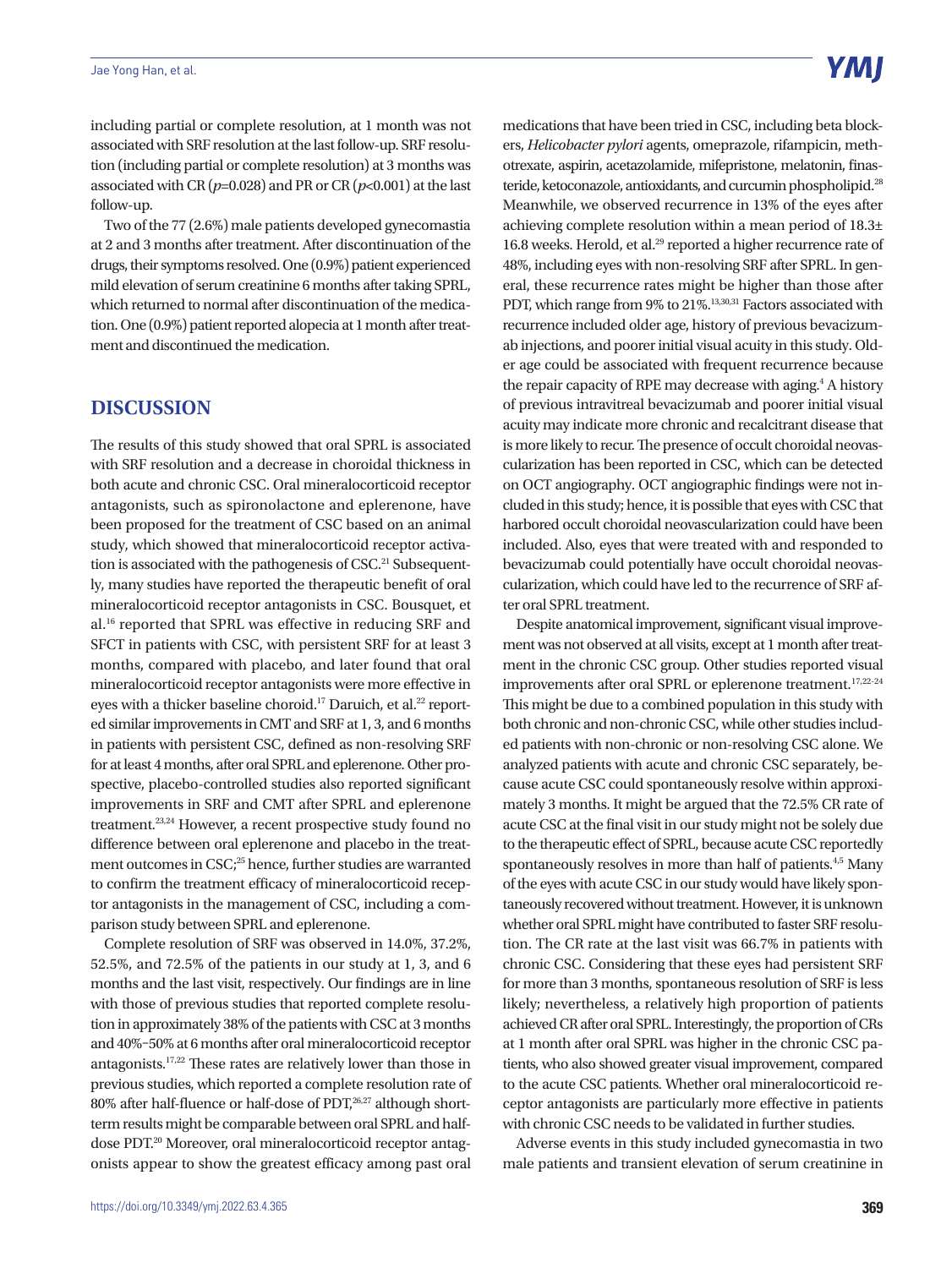one. All adverse events resolved, however, after discontinuation of the drug without treatment. One male patient reported increasing hair loss after 1 month of SPRL use and discontinued the medication. It is not clear whether acute alopecia was associated with SPRL, since SPRL is known to slow androgen production; hence, it is sometimes used to treat androgenic alopecia.32 Stress might have contributed to the development of CSC in that patient and may be a more plausible cause of alopecia. Other reported adverse events, including fatigue, dizziness, gastric discomfort, and hyperkalemia,<sup>22,29</sup> were not observed in our study.

Because of the retrospective study design, not all patients were followed-up on a regular basis until the last follow-up period. Because patients with previous PDT, laser treatment, or intravitreal bevacizumab within 6 months, who are likely to be chronic or recurrent patients, were excluded from the study, potential selection bias should be considered in taking our recurrence rate. Additionally, there was no control group. Despite these limitations, however, we reported real-life clinical data of a relatively large number of patients with acute and chronic CSC treated with oral SPRL.

Our study results indicate that oral SPRL results in anatomical improvements in both acute and chronic CSC with excellent safety profiles. Although PDT might be superior in terms of SRF resolution and recurrence, its high cost and invasiveness may make oral SPRL a better first-line treatment option, especially in eyes with persistent SRF.

#### **ACKNOWLEDGEMENTS**

This research was supported by the Basic Science Research Program through the National Research Foundation of Korea (NRF) under 2019R1A2C2002393 (C.S.L.).

# **AUTHOR CONTRIBUTIONS**

Conceptualization: Jae Yong Han and Christopher Seungkyu Lee. Data curation: Yong Joon Kim and Eun Young Choi. Formal analysis: Jae Yong Han. Funding acquisition: Christopher Seungkyu Lee. Investigation: Jae Yong Han, Yong Joon Kim, Junwon Lee, and Ji Hwan Lee. Methodology: Jae Yong Han and Eun Young Choi. Project administration: Suk Ho Byeon and Sung Soo Kim. Resources: Ji Hwan Lee, Min Kim, and Suk Ho Byeon. Software: Junwon Lee. Supervision: Sung Soo Kim. Validation: Min Kim. Visualization: Jae Yong Han. Writing—original draft: Jae Yong Han. Writing—review & editing: Jae Yong Han and Christopher Seungkyu Lee. Approval of final manuscript: all authors.

#### **ORCID iDs**

Jae Yong Han https://orcid.org/0000-0001-9346-3220 Yong Joon Kim https://orcid.org/0000-0001-6090-2549 Eun Young Choi https://orcid.org/0000-0002-1668-6452 Junwon Lee https://orcid.org/0000-0003-0543-7132 Ji Hwan Lee https://orcid.org/0000-0003-1759-8195

Min Kim https://orcid.org/0000-0003-1873-6959 Suk Ho Byeon https://orcid.org/0000-0003-0913-8623 Sung Soo Kim https://orcid.org/0000-0002-0574-7993 https://orcid.org/0000-0001-5054-9470

# **REFERENCES**

- 1. Kitzmann AS, Pulido JS, Diehl NN, Hodge DO, Burke JP. The incidence of central serous chorioretinopathy in Olmsted County, Minnesota, 1980-2002. Ophthalmology 2008;115:169-73.
- 2. Imamura Y, Fujiwara T, Margolis R, Spaide RF. Enhanced depth imaging optical coherence tomography of the choroid in central serous chorioretinopathy. Retina 2009;29:1469-73.
- 3. Spaide RF, Hall L, Haas A, Campeas L, Yannuzzi LA, Fisher YL, et al. Indocyanine green videoangiography of older patients with central serous chorioretinopathy. Retina 1996;16:203-13.
- 4. Daruich A, Matet A, Marchionno L, De Azevedo JD, Ambresin A, Mantel I, et al. Acute central serous chorioretinopathy: factors influencing episode duration. Retina 2017;37:1905-15.
- 5. Gilbert CM, Owens SL, Smith PD, Fine SL. Long-term follow-up of central serous chorioretinopathy. Br J Ophthalmol 1984;68:815-20.
- 6. Nicholson B, Noble J, Forooghian F, Meyerle C. Central serous chorioretinopathy: update on pathophysiology and treatment. Surv Ophthalmol 2013;58:103-26.
- 7. Yannuzzi LA. Type A behavior and central serous chorioretinopathy. Trans Am Ophthalmol Soc 1986;84:799-845.
- 8. Pikkel J, Beiran I, Ophir A, Miller B. Acetazolamide for central serous retinopathy. Ophthalmology 2002;109:1723-5.
- 9. Burumcek E, Mudun A, Karacorlu S, Arslan MO. Laser photocoagulation for persistent central serous retinopathy: results of longterm follow-up. Ophthalmology 1997;104:616-22.
- 10. Beger I, Koss MJ, Koch F. [Treatment of central serous chorioretinopathy: MicroPulse photocoagulation versus bevacizumab]. Ophthalmologe 2012;109:1224-32.
- 11. Kim GA, Rim TH, Lee SC, Byeon SH, Koh HJ, Kim SS, et al. Clinical characteristics of responders to intravitreal bevacizumab in central serous chorioretinopathy patients. Eye (Lond) 2015;29:732-40.
- 12. Roisman L, Magalhães FP, Lavinsky D, Moraes N, Hirai FE, Cardillo JA, et al. Micropulse diode laser treatment for chronic central serous chorioretinopathy: a randomized pilot trial. Ophthalmic Surg Lasers Imaging Retina 2013;44:465-70.
- 13. Chan WM, Lai TY, Lai RY, Tang EW, Liu DT, Lam DS. Safety enhanced photodynamic therapy for chronic central serous chorioretinopathy: one-year results of a prospective study. Retina 2008;28:85- 93.
- 14. Nicoló M, Eandi CM, Alovisi C, Grignolo FM, Traverso CE, Musetti D, et al. Half-fluence versus half-dose photodynamic therapy in chronic central serous chorioretinopathy. Am J Ophthalmol 2014; 157:1033-7.
- 15. Park W, Kim M, Kim RY, Park YH. Comparing effects of photodynamic therapy in central serous chorioretinopathy: full-dose versus half-dose versus half-dose-half-fluence. Graefes Arch Clin Exp Ophthalmol 2019;257:2155-61.
- 16. Bousquet E, Beydoun T, Rothschild PR, Bergin C, Zhao M, Batista R, et al. Spironolactone for nonresolving central serous chorioretinopathy: a randomized controlled crossover study. Retina 2015;35: 2505-15.
- 17. Bousquet E, Dhundass M, Lejoyeux R, Shinojima A, Krivosic V, Mrejen S, et al. Predictive factors of response to mineralocorticoid receptor antagonists in nonresolving central serous chorioretinopathy. Am J Ophthalmol 2019;198:80-7.
- 18. Cakir B, Fischer F, Ehlken C, Bühler A, Stahl A, Schlunck G, et al.